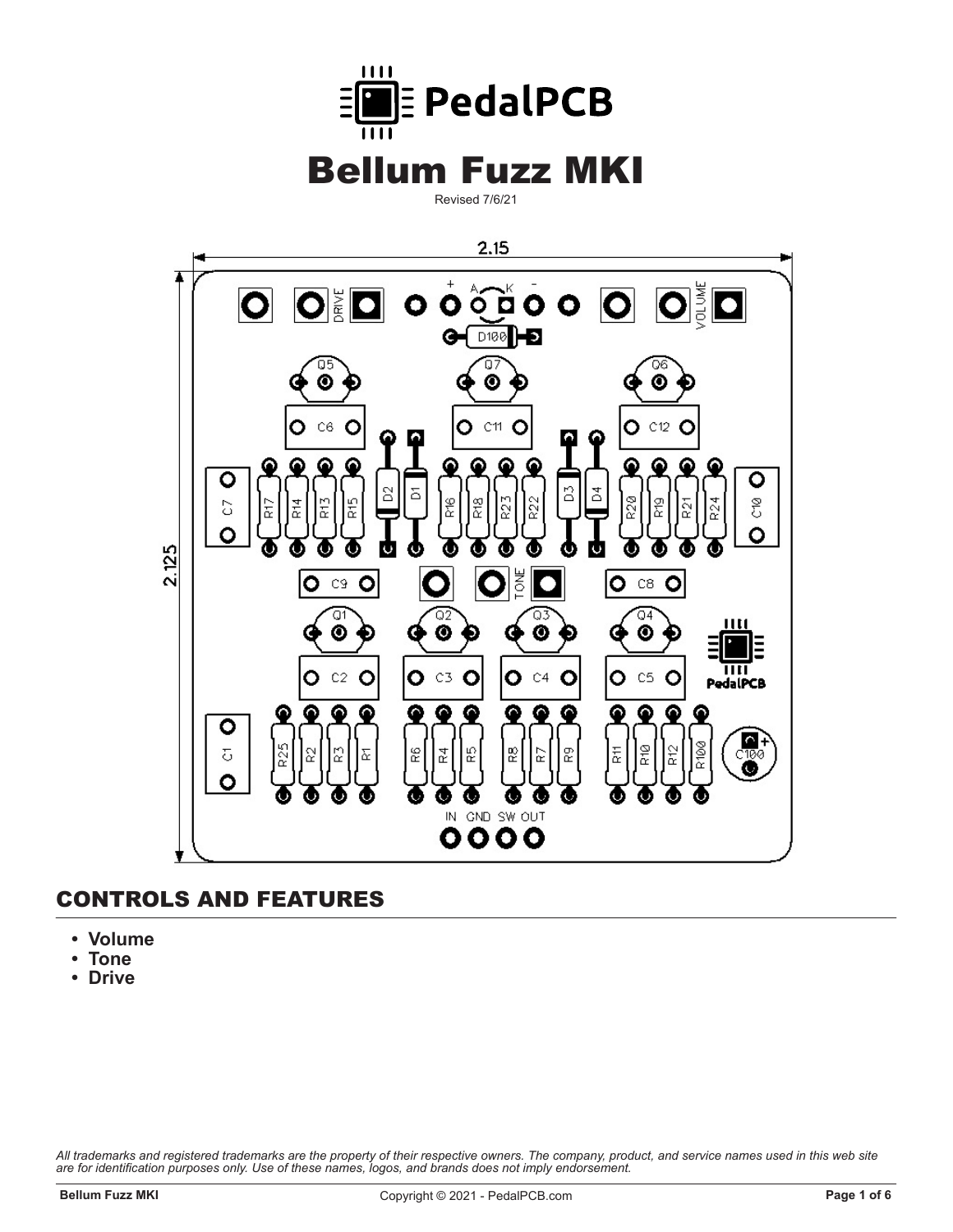

## **Bellum Fuzz MKI**

Parts List (Page 1 of 2)

| <b>LOCATION</b>                                                       | <b>VALUE</b>             | <b>TYPE</b>                 | <b>NOTES</b>            |
|-----------------------------------------------------------------------|--------------------------|-----------------------------|-------------------------|
| R1                                                                    | 390R                     | Resistor, 1/4W              |                         |
| R2                                                                    | 120K                     | Resistor, 1/4W              |                         |
| R3                                                                    | 820K                     | Resistor, 1/4W              |                         |
| $\overline{\mathsf{R}4}$                                              | 820K                     | Resistor, 1/4W              |                         |
| R5                                                                    | 390R                     | Resistor, 1/4W              |                         |
| R6                                                                    | 180K                     | Resistor, 1/4W              |                         |
| $\overline{\mathsf{R7}}$                                              | 820K                     | Resistor, 1/4W              |                         |
| R8                                                                    | 120K                     | Resistor, 1/4W              |                         |
| R9                                                                    | 390R                     | Resistor, 1/4W              |                         |
| R10                                                                   | 820K                     | Resistor, 1/4W              |                         |
| R11                                                                   | 120K                     | Resistor, 1/4W              |                         |
| R12                                                                   | 390R                     | Resistor, 1/4W              |                         |
| R13                                                                   | 820K                     | Resistor, 1/4W              |                         |
| R14                                                                   | 180K                     | Resistor, 1/4W              |                         |
| R15                                                                   | 390R                     | Resistor, 1/4W              |                         |
| R16                                                                   | 33K                      | Resistor, 1/4W              |                         |
| R17                                                                   | 33K                      | Resistor, 1/4W              |                         |
| R18                                                                   | 180K                     | Resistor, 1/4W              |                         |
| R19                                                                   | 910K                     | Resistor, 1/4W              |                         |
| <b>R20</b>                                                            | 180K                     | Resistor, 1/4W              |                         |
| R21                                                                   | 390R                     | Resistor, 1/4W              |                         |
| R22                                                                   | 390R                     | Resistor, 1/4W              |                         |
| R23                                                                   | 910K                     | Resistor, 1/4W              |                         |
| R24                                                                   | *27K*                    | Resistor, 1/4W              | * Omitted in some units |
| R25                                                                   | 1M                       | Resistor, 1/4W              |                         |
| R <sub>100</sub>                                                      | 4K7                      | Resistor, 1/4W              |                         |
|                                                                       |                          |                             |                         |
| C <sub>1</sub>                                                        | 680 <sub>n</sub>         | Film capacitor, 7.2 x 5.0mm |                         |
| $\overline{C2}$                                                       | 680n                     | Film capacitor, 7.2 x 5.0mm |                         |
|                                                                       | 680n                     | Film capacitor, 7.2 x 5.0mm |                         |
| $\frac{\overline{C3}}{\overline{C4}}$                                 | 680n                     | Film capacitor, 7.2 x 5.0mm |                         |
|                                                                       | 680n                     | Film capacitor, 7.2 x 5.0mm |                         |
|                                                                       | 680n                     | Film capacitor, 7.2 x 5.0mm |                         |
| $\frac{\overline{CG}}{\overline{CG}}$ $\overline{CG}$ $\overline{CG}$ | 680p                     | Ceramic capacitor           |                         |
|                                                                       | 20n                      | Film capacitor, 7.2 x 2.5mm |                         |
|                                                                       | 120 <sub>n</sub>         | Film capacitor, 7.2 x 2.5mm |                         |
| $\overline{\text{C}10}$                                               | 680n                     | Film capacitor, 7.2 x 5.0mm |                         |
| $\overline{\text{C}}$ 11                                              | 680n                     | Film capacitor, 7.2 x 5.0mm |                         |
| C12                                                                   | 680n                     | Film capacitor, 7.2 x 2.5mm |                         |
| C100                                                                  | 100u                     | Electrolytic capacitor, 5mm |                         |
|                                                                       |                          |                             |                         |
| D1                                                                    | <b>GE</b>                | Germanium diode             |                         |
| $\overline{D2}$                                                       | $\overline{\mathsf{GE}}$ | Germanium diode             |                         |
| $\overline{D3}$                                                       | $*GE*$                   | Germanium diode             | * Omitted in some units |
| D4                                                                    | $*GE*$                   | Germanium diode             | * Omitted in some units |
| D <sub>100</sub>                                                      | 1N5817                   | Schottky diode, DO-41       |                         |
|                                                                       |                          |                             |                         |
|                                                                       |                          | - Continued on next page -  |                         |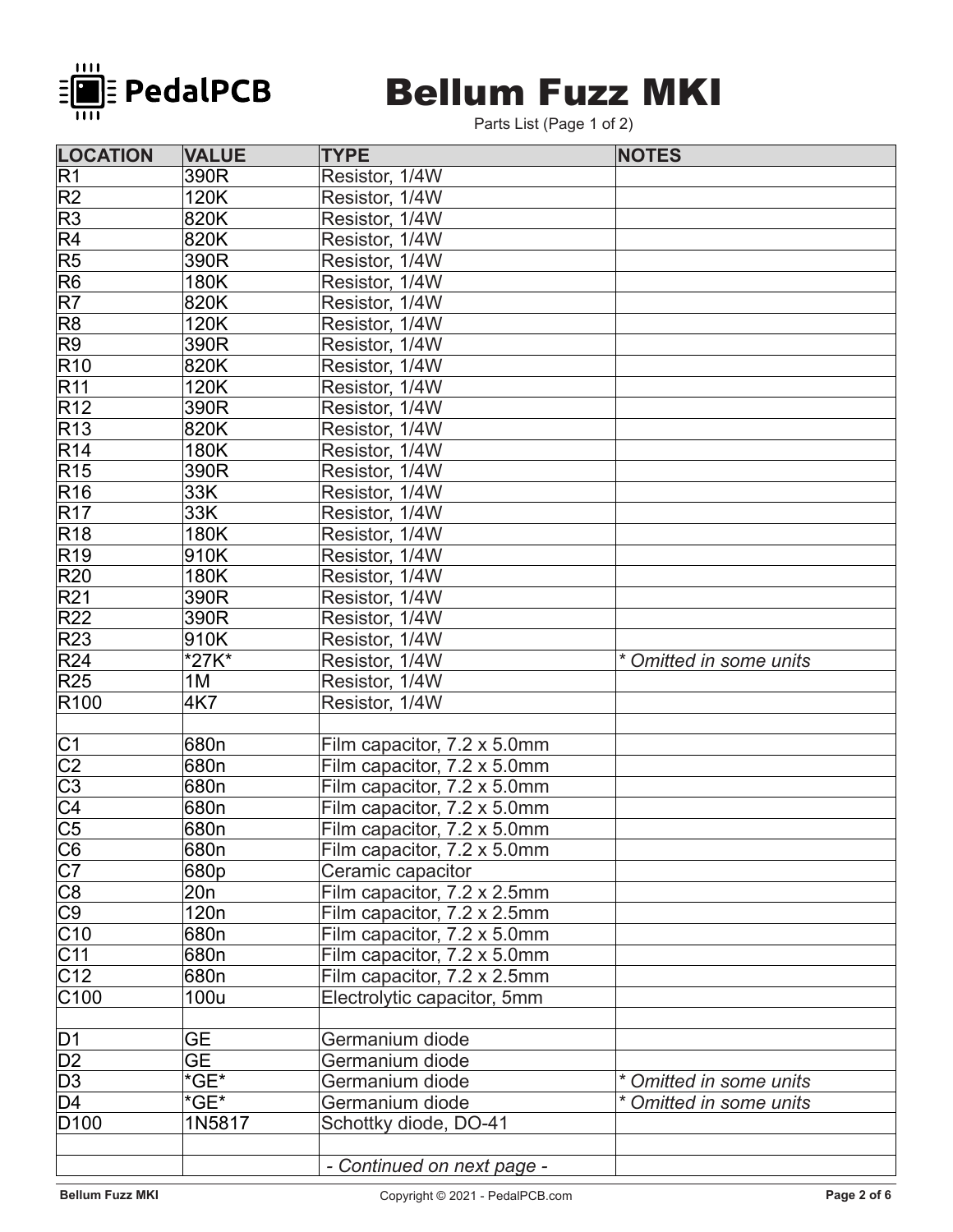

## **Bellum Fuzz MKI**

Parts List (Page 2 of 2)

| <b>LOCATION</b>                                                                                                                   | <b>VALUE</b>     | <b>TYPE</b>                      | <b>NOTES</b> |
|-----------------------------------------------------------------------------------------------------------------------------------|------------------|----------------------------------|--------------|
|                                                                                                                                   | 2N5088           | BJT transistor, NPN TO-92        |              |
|                                                                                                                                   | 2N5088           | BJT transistor, NPN TO-92        |              |
|                                                                                                                                   | 2N5088           | <b>BJT transistor, NPN TO-92</b> |              |
|                                                                                                                                   | 2N5088           | <b>BJT transistor, NPN TO-92</b> |              |
|                                                                                                                                   | 2N5088           | <b>BJT transistor, NPN TO-92</b> |              |
| $\frac{\overline{Q1}}{\overline{Q2}}$ $\frac{\overline{Q2}}{\overline{Q3}}$ $\frac{\overline{Q4}}{\overline{Q5}}$ $\overline{Q7}$ | 2N5088           | <b>BJT transistor, NPN TO-92</b> |              |
|                                                                                                                                   | 2N5088           | <b>BJT transistor, NPN TO-92</b> |              |
|                                                                                                                                   |                  |                                  |              |
| <b>VOLUME</b>                                                                                                                     | B <sub>1</sub> M | 16mm right-angle PCB mount pot   |              |
| <b>TONE</b>                                                                                                                       | <b>B100K</b>     | 16mm right-angle PCB mount pot   |              |
| <b>DRIVE</b>                                                                                                                      | <b>B100K</b>     | 16mm right-angle PCB mount pot   |              |
|                                                                                                                                   |                  |                                  |              |
|                                                                                                                                   |                  |                                  |              |
|                                                                                                                                   |                  |                                  |              |
|                                                                                                                                   |                  |                                  |              |
|                                                                                                                                   |                  |                                  |              |
|                                                                                                                                   |                  |                                  |              |
|                                                                                                                                   |                  |                                  |              |
|                                                                                                                                   |                  |                                  |              |
|                                                                                                                                   |                  |                                  |              |
|                                                                                                                                   |                  |                                  |              |
|                                                                                                                                   |                  |                                  |              |
|                                                                                                                                   |                  |                                  |              |
|                                                                                                                                   |                  |                                  |              |
|                                                                                                                                   |                  |                                  |              |
|                                                                                                                                   |                  |                                  |              |
|                                                                                                                                   |                  |                                  |              |
|                                                                                                                                   |                  |                                  |              |
|                                                                                                                                   |                  |                                  |              |
|                                                                                                                                   |                  |                                  |              |
|                                                                                                                                   |                  |                                  |              |
|                                                                                                                                   |                  |                                  |              |
|                                                                                                                                   |                  |                                  |              |
|                                                                                                                                   |                  |                                  |              |
|                                                                                                                                   |                  |                                  |              |
|                                                                                                                                   |                  |                                  |              |
|                                                                                                                                   |                  |                                  |              |
|                                                                                                                                   |                  |                                  |              |
|                                                                                                                                   |                  |                                  |              |
|                                                                                                                                   |                  |                                  |              |
|                                                                                                                                   |                  |                                  |              |
|                                                                                                                                   |                  |                                  |              |
|                                                                                                                                   |                  |                                  |              |
|                                                                                                                                   |                  |                                  |              |
|                                                                                                                                   |                  |                                  |              |
|                                                                                                                                   |                  |                                  |              |
|                                                                                                                                   |                  |                                  |              |
|                                                                                                                                   |                  |                                  |              |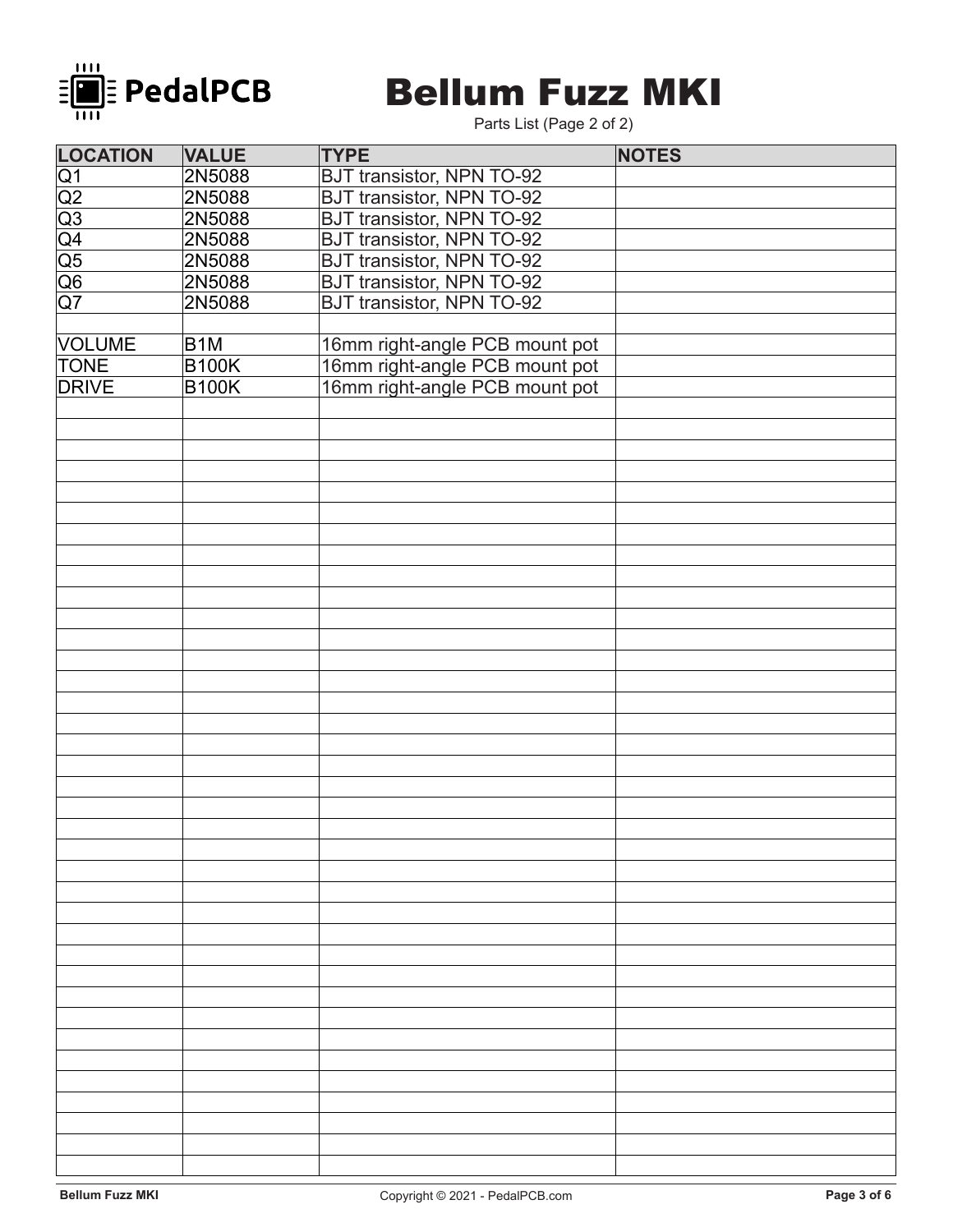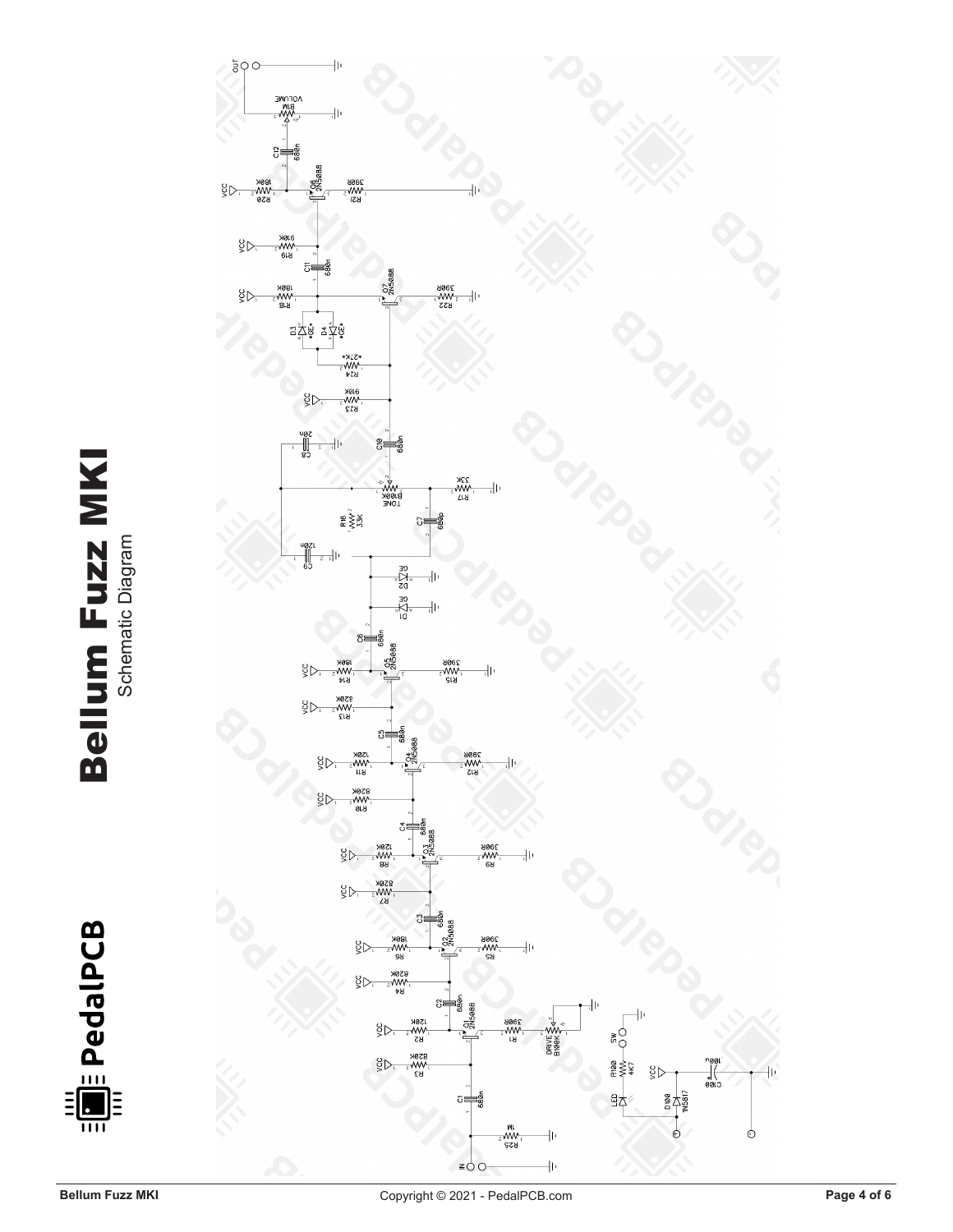

Wiring Diagram